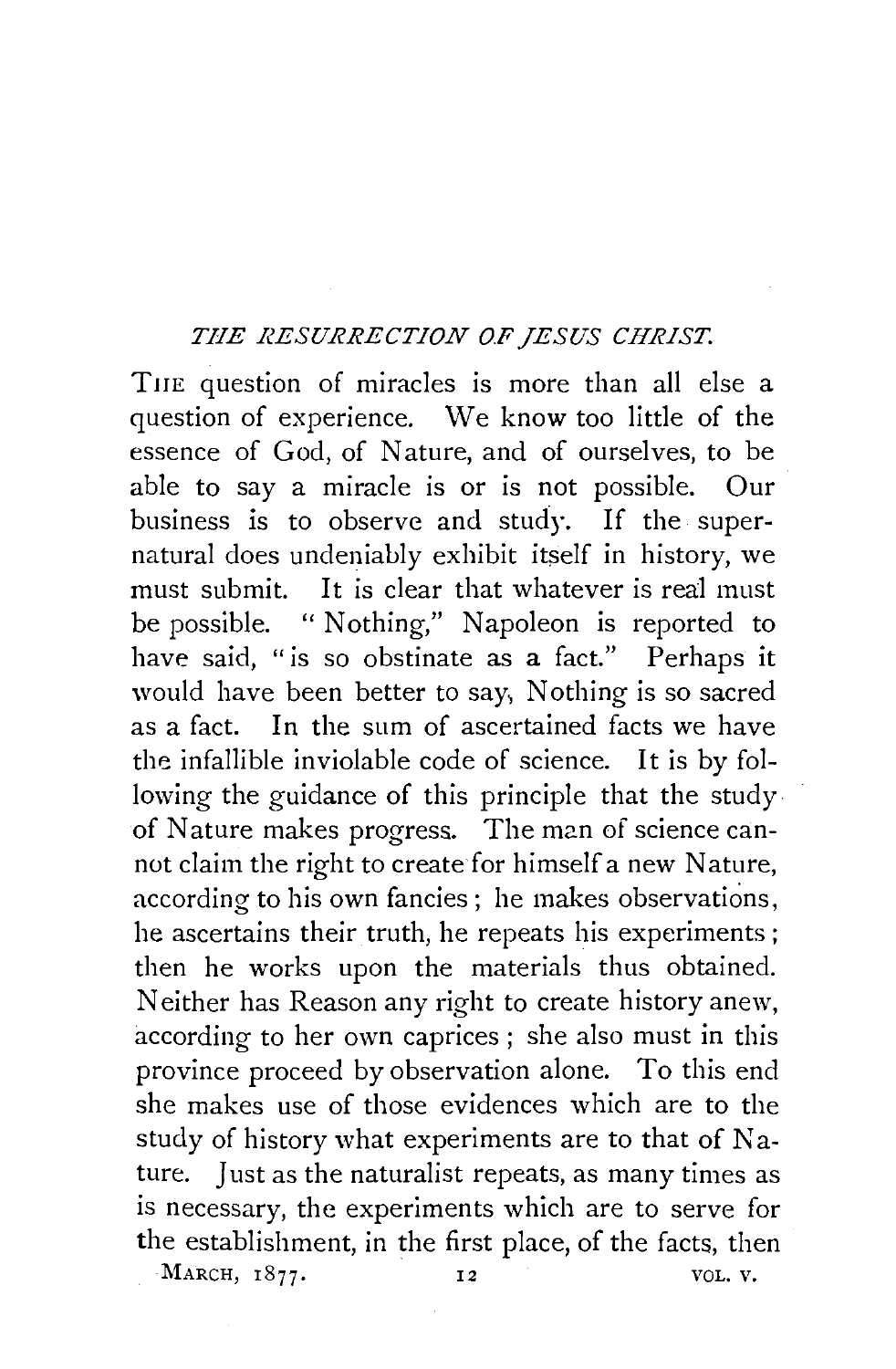of the laws, so does the historian study his documents, and then pass them through the sieve of criticism. Their validity once recognized, he submits, and has no further care but to discover the *how* and the *why*  of the facts that have been established. And. the more strange and exceptional the fact is, the more sure will historical science be to discover in it one of her most important secrets.

It is this experimental method, now adopted by all sound minds, that we are about to apply to the cardinal fact of Christianity- the Resurrection of Jesus Christ. We do not ask at this moment, Is the supernatural possible? Is it credible that God should revive the dead ? We do not wish to proceed by *a priori* assertions grounded purely on reason, which would be in the highest degree un scientific. We will rather inquire whether, according to the laws of historical criticism, the fact of the Resurrection may be regarded as ascertained. After that, it will be time to examine *how* and *why* such a fact was a possibility and a reality.

It will be seen that I identify the question of the Resurrection of Jesus with that of the supernatural in general. For, as a fact, when the subject under discussion is that of the miraculous cures worked by Jesus Christ, as they cannot be entirely denied, endeavours are made to explain them by certain exceptional influences - such as the magical effect exerted over the nerves of the sick by a personality of so exquisite a nature as that of the Rabbi of Nazareth. It is, we see at once, impossible to apply this solution to the cases of resurrection from the dead which were effected by Jesus Christ. The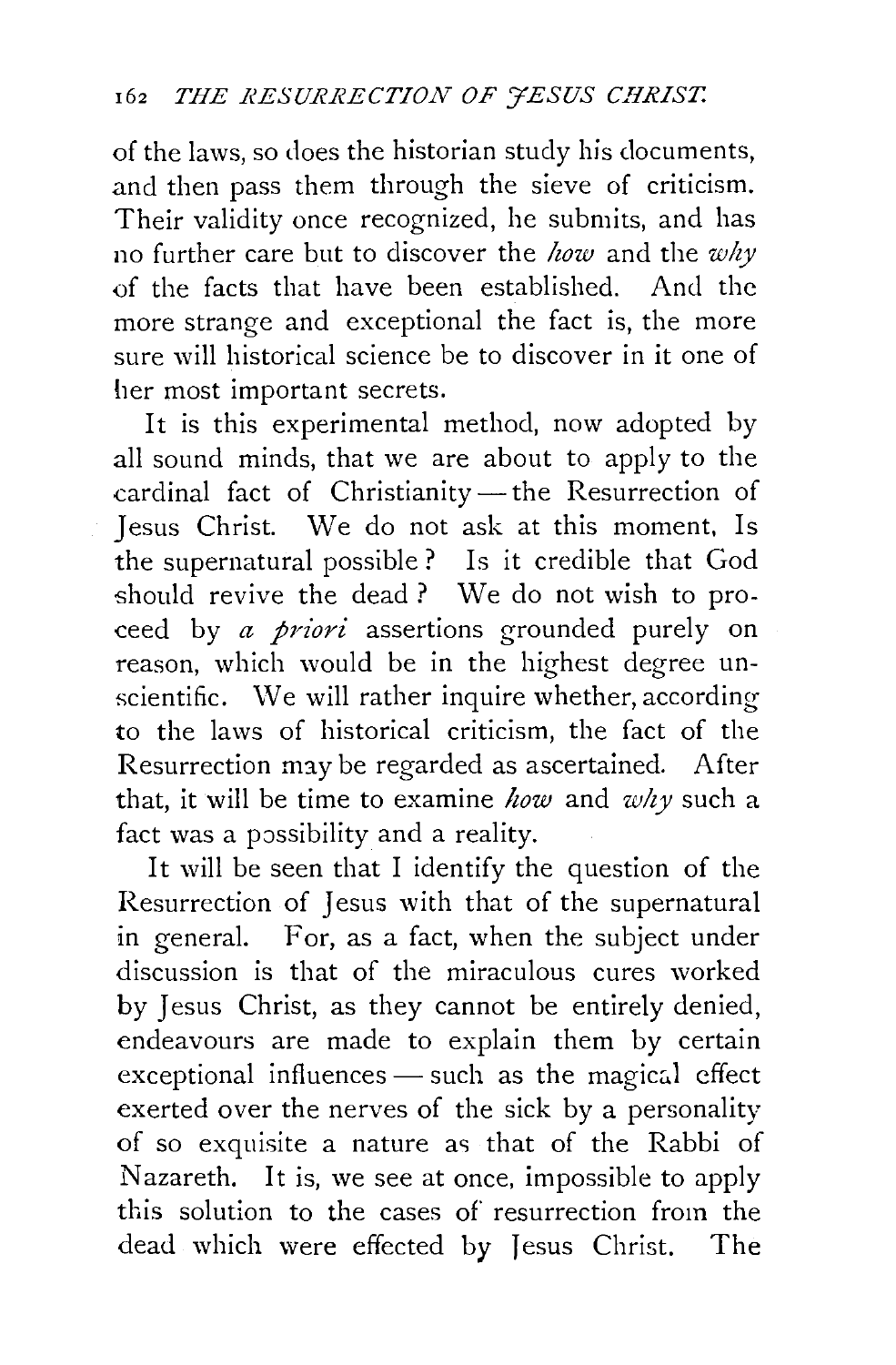dead have no nerves which can be made to vibrate. And how can his own resurrection be explained in this way? What personality, what human agent, intervened within that mystic tomb ? Between God and that dead body nothing interposed. Thus, then, either the fact did not take place, or, if it did, we have here in truth a miracle properly so called-the supernatural in the real sense of that word ; and St. Peter has every right to say, " GoD *has raised up 7esus."* Here, then, we come to a point in history at which we can make a really decisive experiment respecting the supernatural.

1. We shall first establish the *fad* of the apostolic testimony. 2. We shall examine into the *validity* of that testimony. 3· We shall inquire into the *importance* of the Resurrection itself.

Indeed, if we should find that the religious worth of this fact could not be clearly demonstrated, we should ourselves be tempted, notwithstanding the solidity of the historical proof, to doubt the reality of the event. A fact which in that case would appear to be only an idle display of Divine power would, after all, remain under suspicion.

I. THE APOSTOLIC TESTIMONY.-Our investigation must have a point of departure, bearing the stamp of .undeniable certainty, universally conceded by all. This starting-point does exist ; it is the fact of the testimony borne by the apostles to the Resurrection of Jesus. \Ve can ascertain for ourselves the reality of their testimony from the discourses of SS. Peter and Paul which arc recorded in the book of the Acts of the Apostles. The Resurrection of Jesus occupies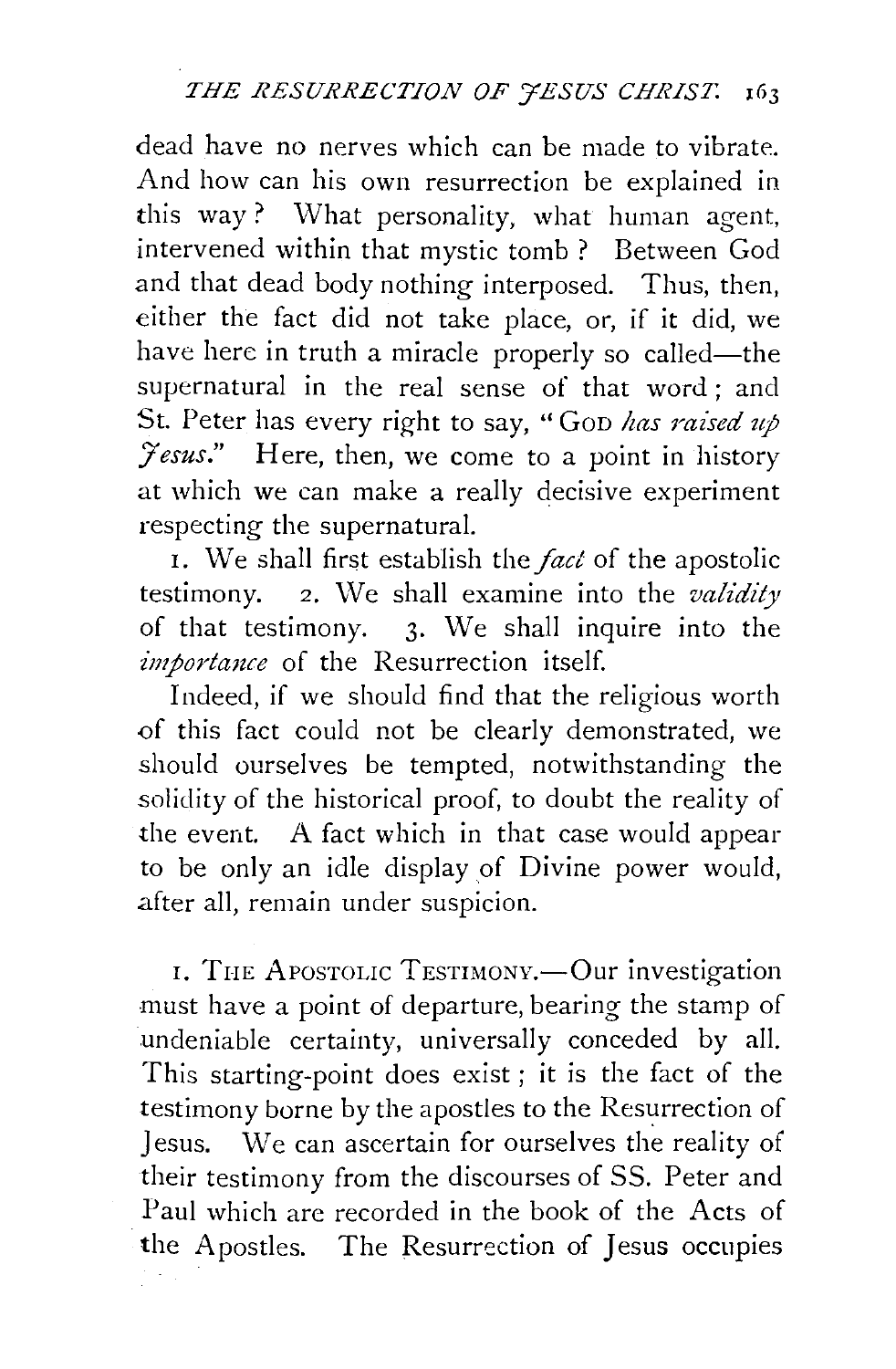the central place in all these discourses.<sup>1</sup> But it may be objected by some that these addresses are perhaps only literary compositions by the author of the book. We appeal, therefore, in the second place, to the fact of the foundation of the Church, and to the unanimous conviction of the Christians in the first ages of the Church. These two great historical facts leave no room to doubt that the proclamation of the Resurrection formed part of the testimony of the founders of the Church.

But, further, we are in ppssession of this apostolic: testimony; we read it with our own eyes, we hear it, so to say, with our own ears. It lies before us in the· writings which came from the very hands of the apostles, or of the men who laboured with them.

Amongst these written testimonies, the first we· shall study-because it is the earliest in date,  $:n$  l because, by its very purport, it includes all the others-is that of St. Paul. In all his Epistles he: speaks of the Resurrection of the Saviour. But there is one in which he addresses himself directly· to this question,  $-$  the First to the Corinthians. The authenticity of this document has never been; disputed by any one, nor is it disputed at the present time. Men are also agreed as to the time and place of its composition. It was at Ephesus, in the year 58 A.D., in the spring of that year, about twenty-five: years after the death of our Lord.

The following is the passage relating to the Resurrection of Jesus Christ :-

For I delivered unto you first of all that which I also received,. how that Christ died for our sins according to the scriptures; and,

<sup>1</sup> Acts ii. 24-32; iii. 15; iv. 10, &c.; xiii. 30; xvii. 31, &c.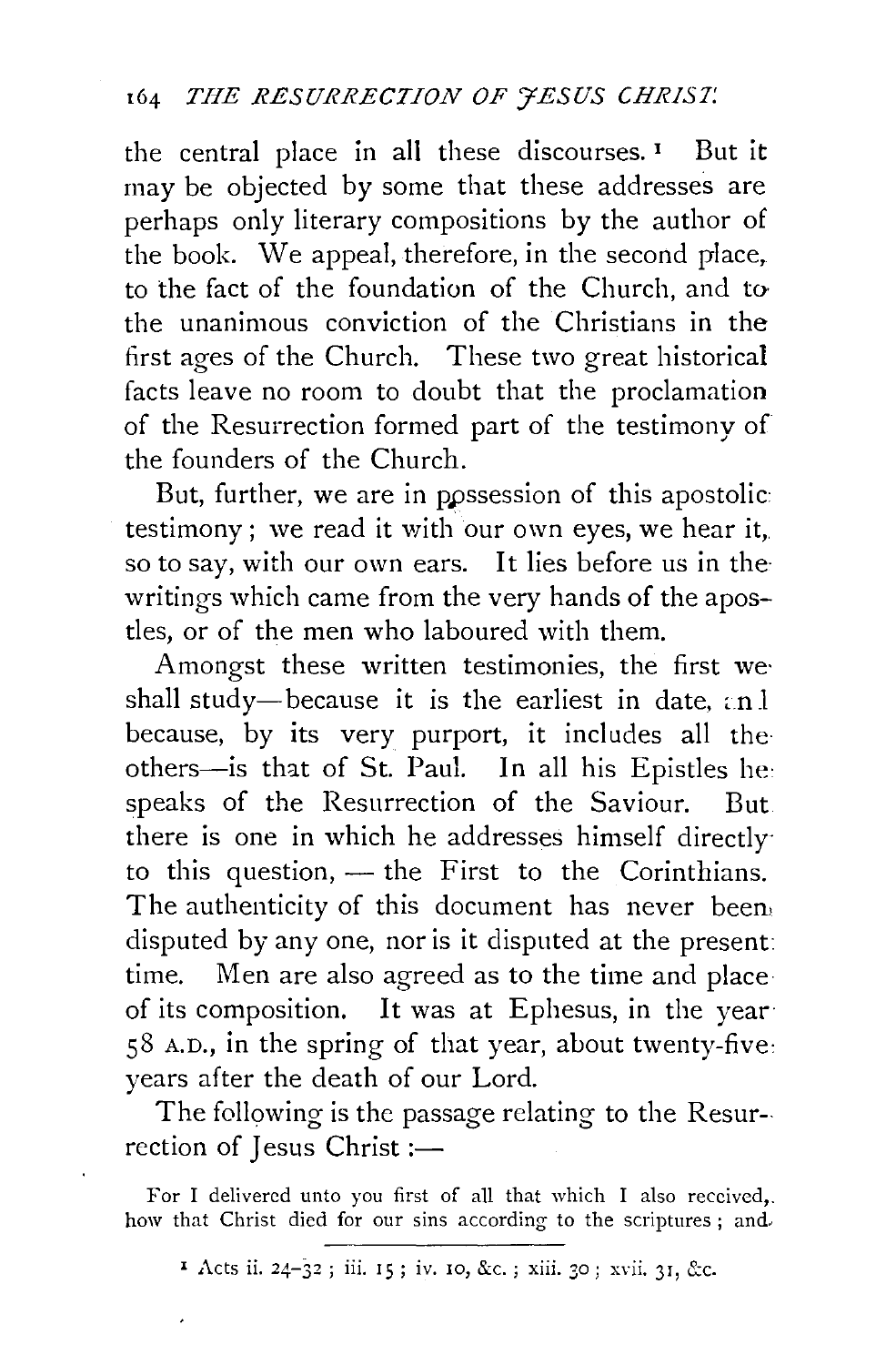that he was buried, and that he rose again the third day according to the scriptures : and that he was seen of Cephas, then of the twelve : .after that, he was seen of above five hundred brethren at once ; of whom the greater part remain unto this present, but some are fallen asleep. After that, he was seen of James; then of all the apostles. And last of all he was seen of me also, as of one born out of due time. ... Therefore whether it were I or they, so we preached, and so ye believed ( $1$  Cor. xv.  $3-12$ ).

These words were written by St. Paul to meet an assertion made by certain members of the Corinthian Church, that when once our bodies had returned to dust, they could never again come forth from it. The soul alone, according to them, was to benefit by the salvation purchased for man by Jesus Christ. St. Paul answers, "Salvation is to be realized by the believer in the same manner in which it was accomplished in the person of Christ, our pattern. Now, the unanimous testimony of the apostles and of a great number of the brethren, to which I may add my own, proves that Jesus did live again after death-not in his soul only, but in his body too. This follows from each of the appearances of which we have an account from those who had witnessed it. The salvation which we expect includes then our bodies also. As we have borne, in our physical death, the image of the first Adam, so shall we also bear, through the resurrection of the body, that of the second Adam-of the Christ."

Such is the occasion which induces St. Paul to enumerate the several testimonies upon which the belief of the Church in the Resurrection of her Head rests. He mentions six of these.

( 1) That of St. Peter, to whom Jesus shewed Himself alive on the very day of his Resurrection, in an .appearance which is also indicated but not described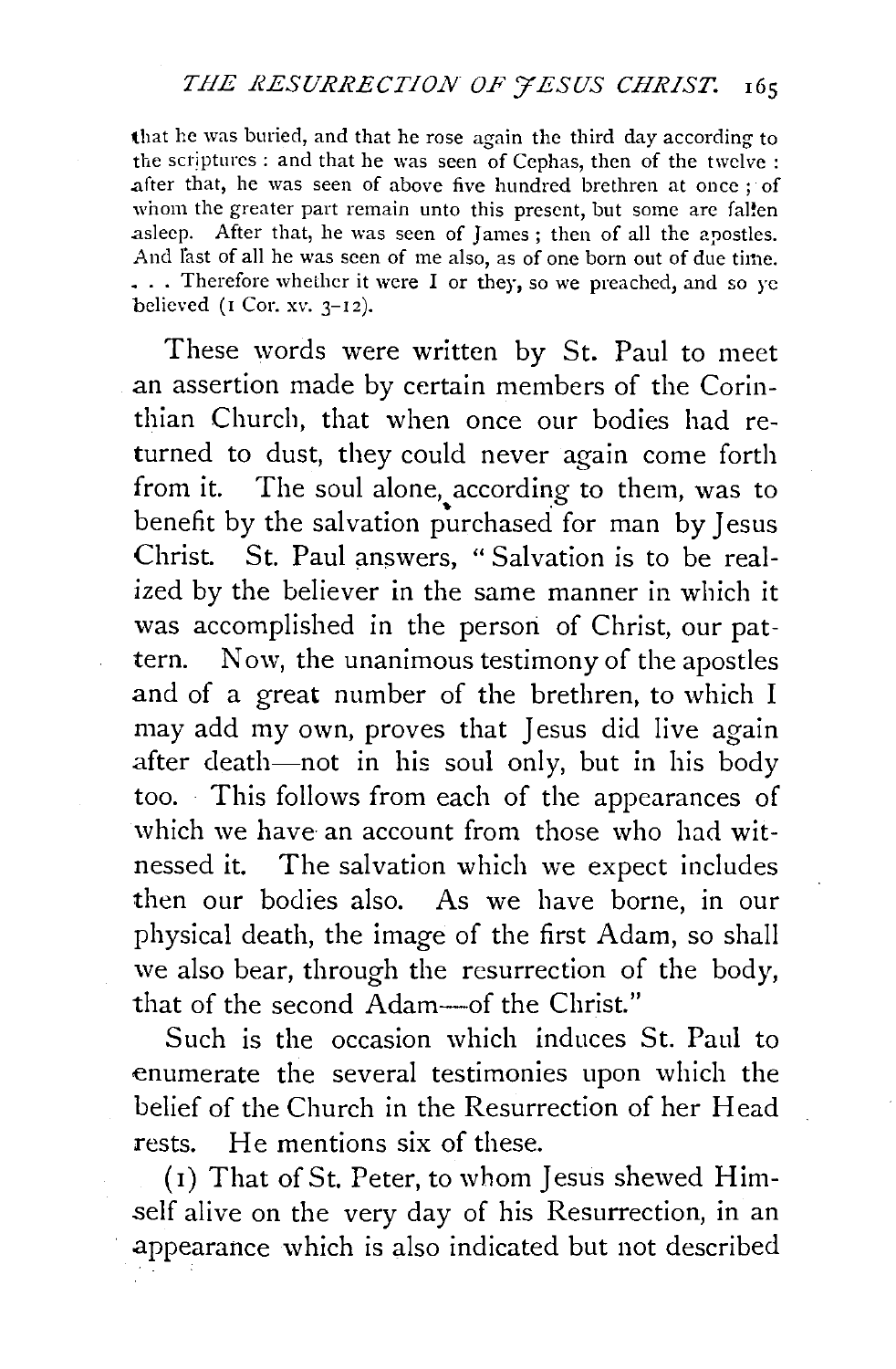in our Gospels.<sup>1</sup> The inner details of this event were doubtless kept secret from all but the Lord and his disciple. (2) That of the Twelve, in the midst of whom Jesus appeared, as related in the Gospds, on the evening of the day of his Resurrection, when they were still in Jerusalem. (3) That of five hundred brethren, to whom Jesus shewcd Himself at one time. St. Paul does not tell us where this appearance took place. Probably it was in Galilee, for it was from thence that Jesus had brought the whole multitude of his disciples to Jerusalem, and it was there that He had determined to reconstitute his flock which had been dispersed by his death. He had already expressed this intention on the eve of his Passion.2 Immediately after his Resurrection He takes up again this plan, and invites the whole multitude of his disciples—including the women who formed part of his retinue -- to meet together in Galilee, where He will appear once more in the midst of them.3 It is probable, therefore, that the great and solemn reunion of which St. Paul here speaks was the result of this rendezvous fixed so long beforehand, and that it was under these circumstances that the Lord took leave of his Church as a whole.  $(4)$  The testimony of James, the brother of Jesus. During our Lord's ministry his own brothers did not recognize Him as the Messiah.4 But after the Ascension we find them present with the disciples in the upper chamber, where they all together awaited the feast of Pentecost. 5 Some decisive event must

<sup>&</sup>lt;sup>1</sup> Luke xxiv. 34. <sup>•</sup> Matt. xxvii. 31, 32; Mark xiv. 27, 28. 3 Matt. xxviii. 10; Mark xvi. 7.<br>21. 22; Iohn vii. 5. 5 Acts i. 14. 4 Ibid. iii. 21, 22; John vii. 5.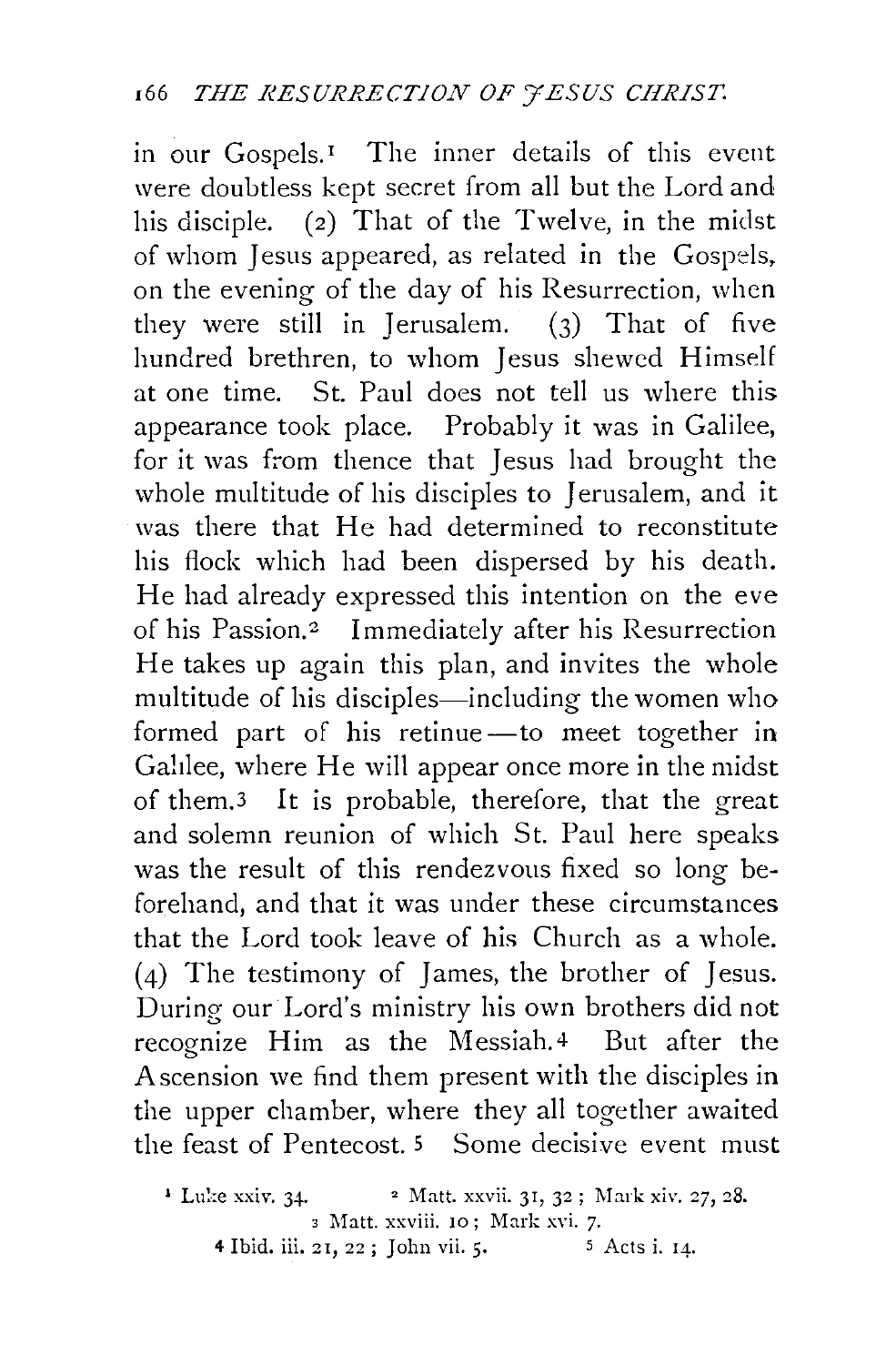therefore have taken place, to put an end to their doubts and to silence their objections. This event, doubtless, was the appearance of Jesus to James, the oldest of his brothers. St. Paul had knowri Peter and James personally at Jerusalem, as we find from the Epistle to the Galatians, which is also an undisputed Epistle.<sup>1</sup> It was probably from the very lips of these men that he had gathered their testimony respecting the appearances which had been granted to them. (5) The testimony of all the apostles together. This certainly refers to the last appearance of Jesus on the day of the Ascension, which is described in Luke xxiv. so-53. and which was the special farewell of Jesus to his apostles.  $(6)$  That of Paul himself; for he also had seen the risen Jesus, and it was this appearance which made him at one stroke a believer and an apostle.<sup>2</sup> No doubt it has been asked if it were possible for Jesus to appear in a bodily form to St. Paul after his departure from the earth. This question has been answered in the first place in the negative ; then it has been supposed that a manifest reference is here made to a mere vision ; lastly, endeavours have been made to extend this same explanation to all the appearances previously mentioned by the apostle. 3 We will examine this supposition later on. At present we will content ourselves with shewing that it is contrary to the idea in the mind of the apostle, for his object in this passage is to prove the *bodily* resurrection of believers by that of Jesus. It is clear therefore that

x Gal. i. IS, I).

<sup>2</sup> I Cor. ix. I : "Am I not an apostle? Have I not seen Jesus<br>hrist our Lord?" 3 Strauss. Christ our Lord?"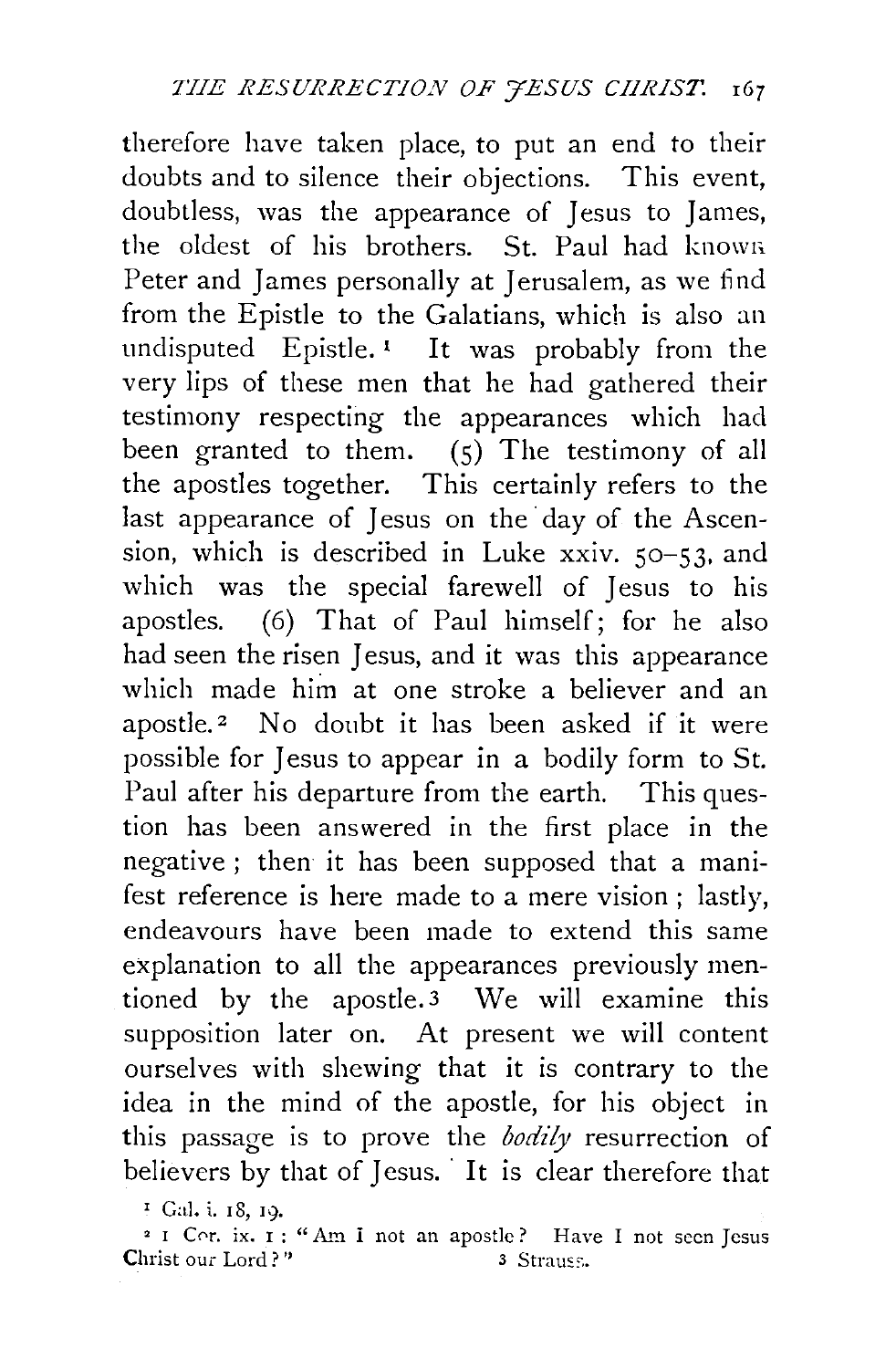the appearance made to him would have borne no relation to the question in hand if he had regarded it as a mere vision. Paul declares, in the Epistle to the Colossians, that in Christ glorified "dwelleth *all*  the fulness of the Godhead bodily."<sup>1</sup> Jesus, in glory, possésses therefore still, according to St. Paul, our human nature, and consequently is able to appear in a bodily form. Had not Jesus Himself predicted that, as the lightning shineth from one end of heaven to the other, so shall the Son of man appear visibly and simultaneously to all beholders, in his day?<sup>2</sup> "Whether it were I or they" (the apostles), St. Paul adds, after this enumeration, "so we preach ; and if Jesus be not really risen, we are found false witnesses of God, because we have testified *against God,* that he raised up Christ, whom he raised not up, if the dead rise not."3 *Against God,* says the apostle, for to attribute to any one an act, whether good or bad, which he did not really do, is to testify against him. This expression shews us how distinctly conscious St. Paul was of the moral gravity of his situation and of that of the other apostles in standing forth as witnesses of the fact of the Resurrection of Jesus.

The whole of this passage positively demonstrates the fact that the apostles, and the whole multitude of the first believers, eye-witnesses of the ministry of Jesus, and, lastly, St. Paul, his persecutor before he became his apostle, testified to his Resurrection.

The written testimony of the other apostles is contained in our Gospel narratives. Our three first Gost els, according to the latest critical researches,

 $\frac{1}{1}$  Col. ii. 9.  $\frac{2}{1}$  Luke xvii. 24.  $\frac{3}{1}$  Cor. xv.  $11-15$ .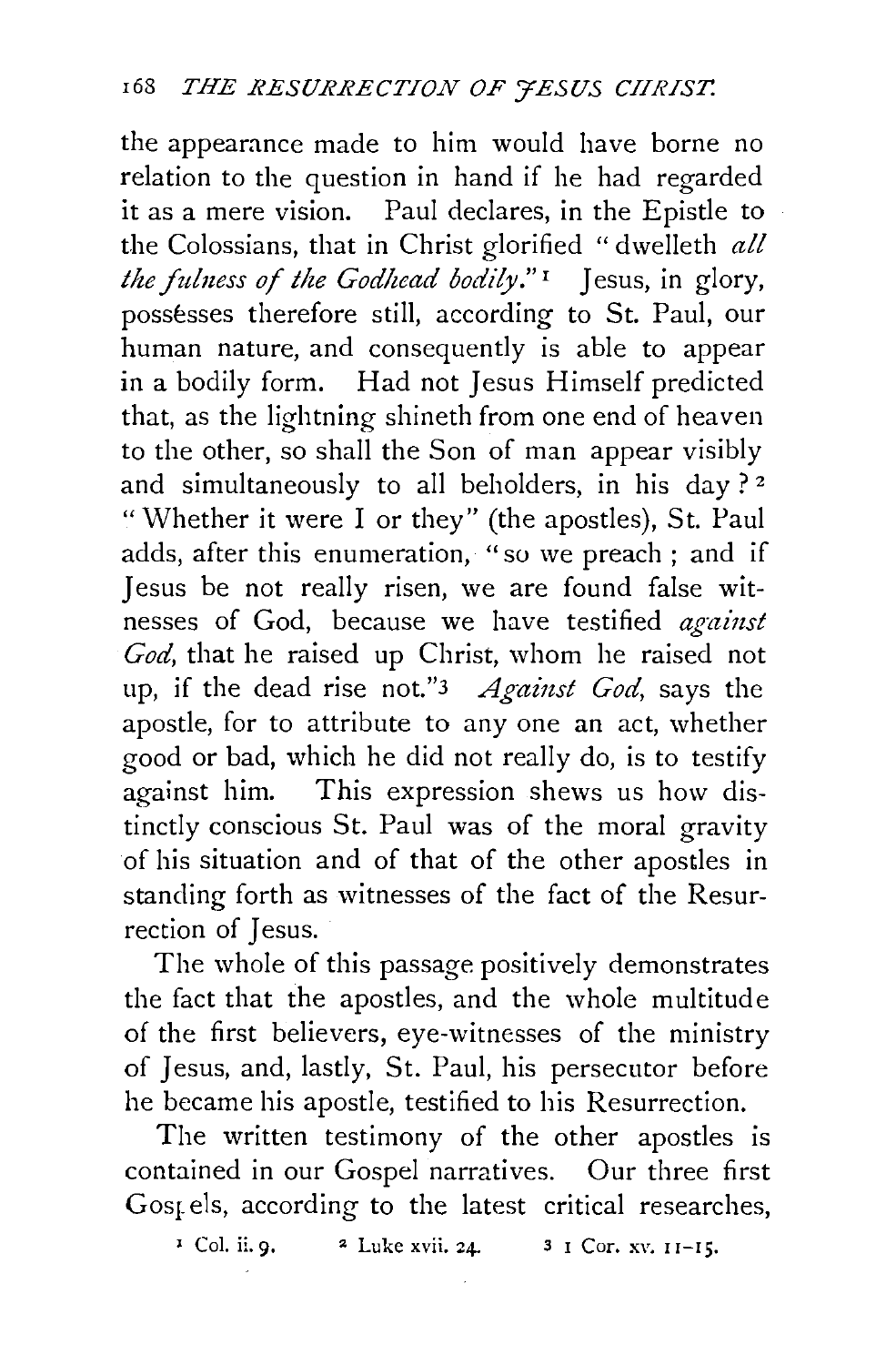date from only a few years later than the Epistle of St. Paul which I have just quoted-from the year 6o A.D. to So A.D., according to Holtzmann, a freethinking theologian of the Duchy of Baden.<sup>1</sup> That of St. Matthew mentions two appearances of the risen Jesus : $-(1)$  That granted to the women at the sepulchre on the morning of the Resurrection;  $(2)$  that which took place  $u$ *pon a mountain in* Galilee where *Jesus had appointed his disciples to meet Him.* and in which He commissioned the eleven apostles to evangelize the world and to baptize all nations.<sup>2</sup> This appearance is probably the same as that which took place in presence-of the five hundred of whom St. Paul speaks. St. Matthew only mentions the eleven, because it was to them alone that the great Messianic mission was committed, on account of which the First Gospel records this scene.

St. Luke mentions four appearances : $-(1)$  That to Peter, of which St. Paul speaks; (2) that to the two disciples going to Emmaus, a distance of two leagues from Jerusalem, on the afternoon of the day of the Resurrection: this is given in detail by Luke alone; (3) that to the Twelve on the evening of the day of the Resurrection-referred to by Paul; (4) that on the day of the Ascension-also mentioned by Paul.

St. Mark narrates three appearances: that which was granted to Mary Magdalen, then that to the two of Emmaus, and lastly that to the Twelve.

It is St. John who in this case, as in so many others, has transmitted to us the most abundant and exact data. His narrative contains four appearances : $-$ 

<sup>1</sup> *Die synoptischen Evangelien*, 1863. <sup>2</sup> Matt. xxviii. 16-20.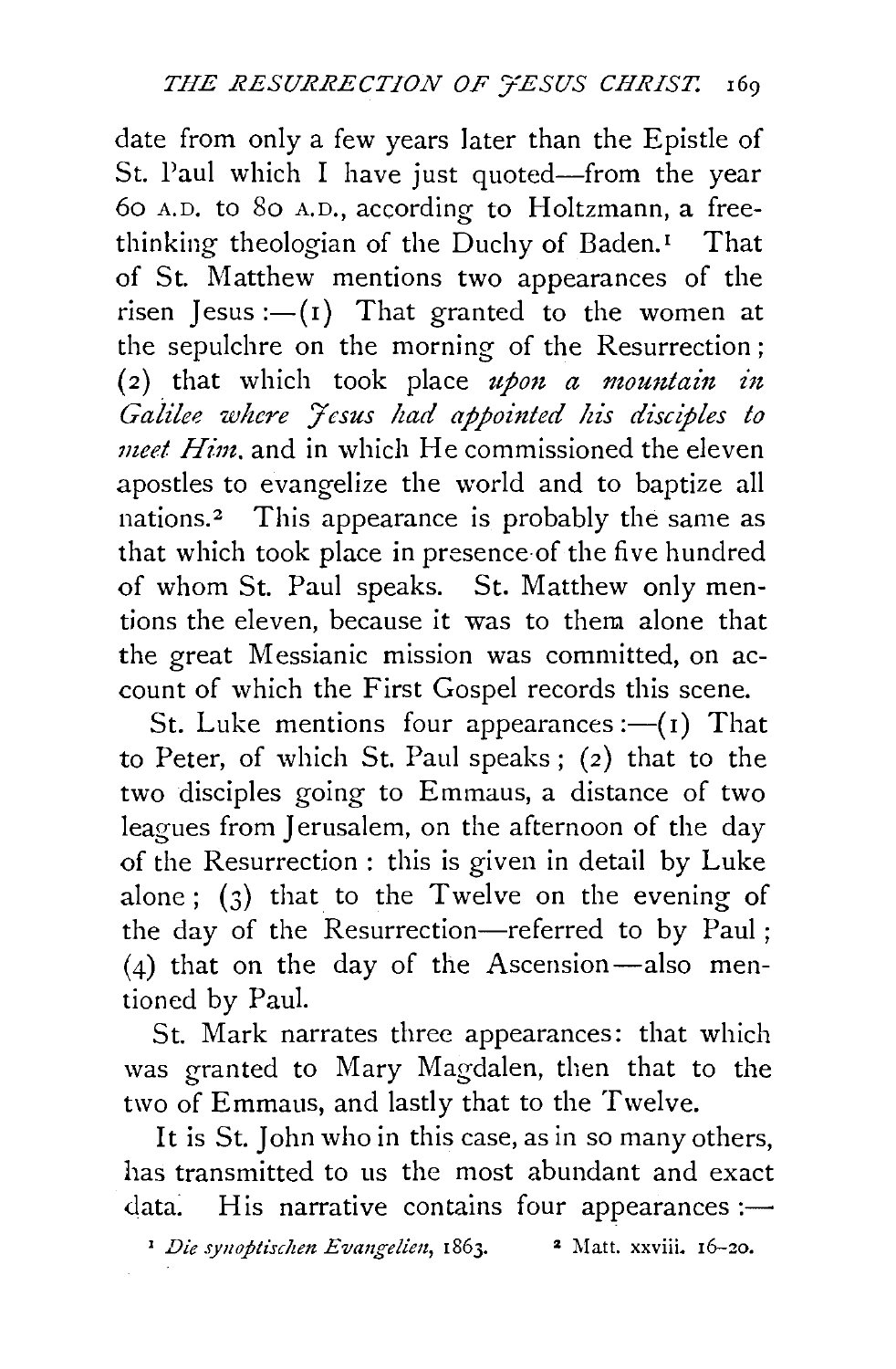( r) He describes with inimitable touch that granted to Mary Magdalen at the grave ; then he relates  $(2)$  that to the apostles in the absence of Thomas; (3) that which took place eight days afterwards, in presence of Thomas; (4) that granted to the seven disciples on the shore of the Lake of Gennesareth. These two last are recorded by St. John alone.

There are two characteristics to be noticed in these Gospel narratives—variation in the details and agreement in fundamentals. The fundamental point is the fact of the Resurrection; upon this point the accounts are unanimous. The diversity in detail arises from that of the witnesses who instructed the writers, or who themselves edited these narratives. It proves that no previous understanding between them, no astute calculations, governed these compilations.

It is, moreover, very easy to recombine all these various appearances now distributed amongst the Gospels into one complete and connected picture. They are like the separate pieces of one of those puzzles which children amuse themselves by recomposing, fitting together again the scattered fragments. In this way, by combining all these narratives of the appearances, we perceive that the first work which Jesus did was that of consoling and encouraging. This was the first task before Him, for were not all these hearts trembling and distressed ? This was the work of the first day, and was accomplished successively in the cases of Mary Magdalen, of the two disciples at Emmaus, of Peter, and of the Twelve. "Peace be unto you!"—all is summed up in these words. After that, Jesus labours at bringing back into the flock the refractory sheep which seemed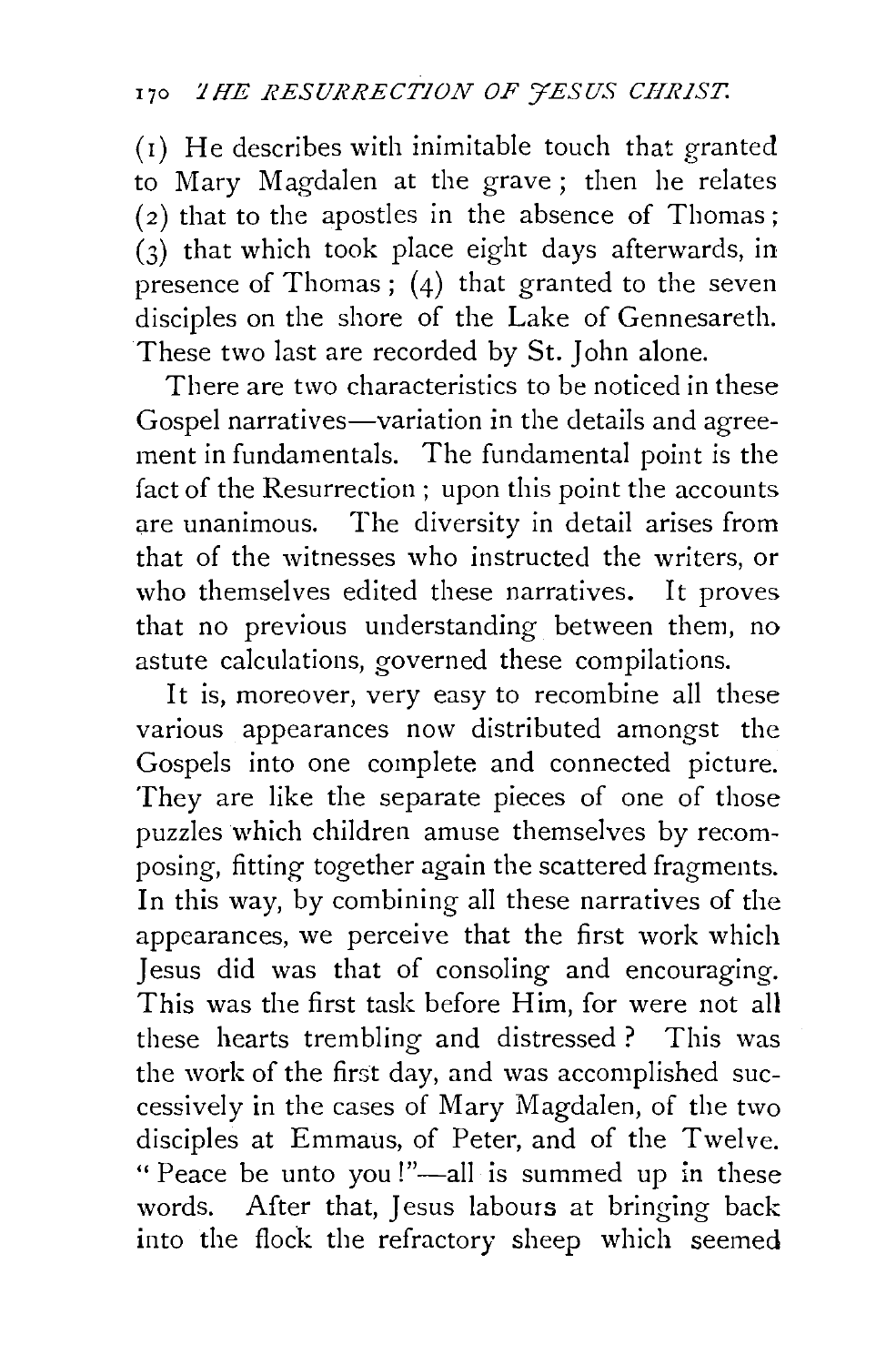about to be lost—Thomas. This is the work of the succeeding days. The flock once more restored to its integrity, He sends them to Galilee, where He had before appointed them to meet Him. There, upon the mountain which He had pointed out, He renews his commission to the apostles ; He explains it to them, and adds the promise of his help. Lastly, He brings them back to Jerusalem, where they are to wait for his spiritual return at Pentecost ; and in a final appearance He bids them farewell.

Looking back at the whole, we easily see how wonderfully the separate pieces of the picture fit into one another. But the narratives themselves do not give the smallest hint of this interconnection of the parts, or of this natural gradation.

What a proof is here of the perfect fidelity as well as intrinsic truth of these primitive records !

Lastly, let us notice, in passing; the testimony of St. Peter in his First Epistle (Chap. i. 3) : " Blessed be the God and Father of our Lord Jesus Christ, who according to his abundant mercy hath begotten us again unto a lively hope by the resurrection of Jesus Christ from the dead ; " and that of the Apostle John in the Apocalypse (Chap. i. 18): "I 'am he that liveth, and was dead; and, behold, I am alive for evermore, Amen; and have the keys of hades and of death." 1

We have thus far then ourselves ascertained the existence of a sevenfold testimony to the Resurrection:—That of the three Evangelists, Matthew, Mark.

<sup>~</sup>How can Strauss have the audacity to dispute the fact that this passage relates to the Resurrection of Jesus? What would be the meaning of those words, " and was dead," if the question here was only of the continuance of the life of Jesus spiritually?